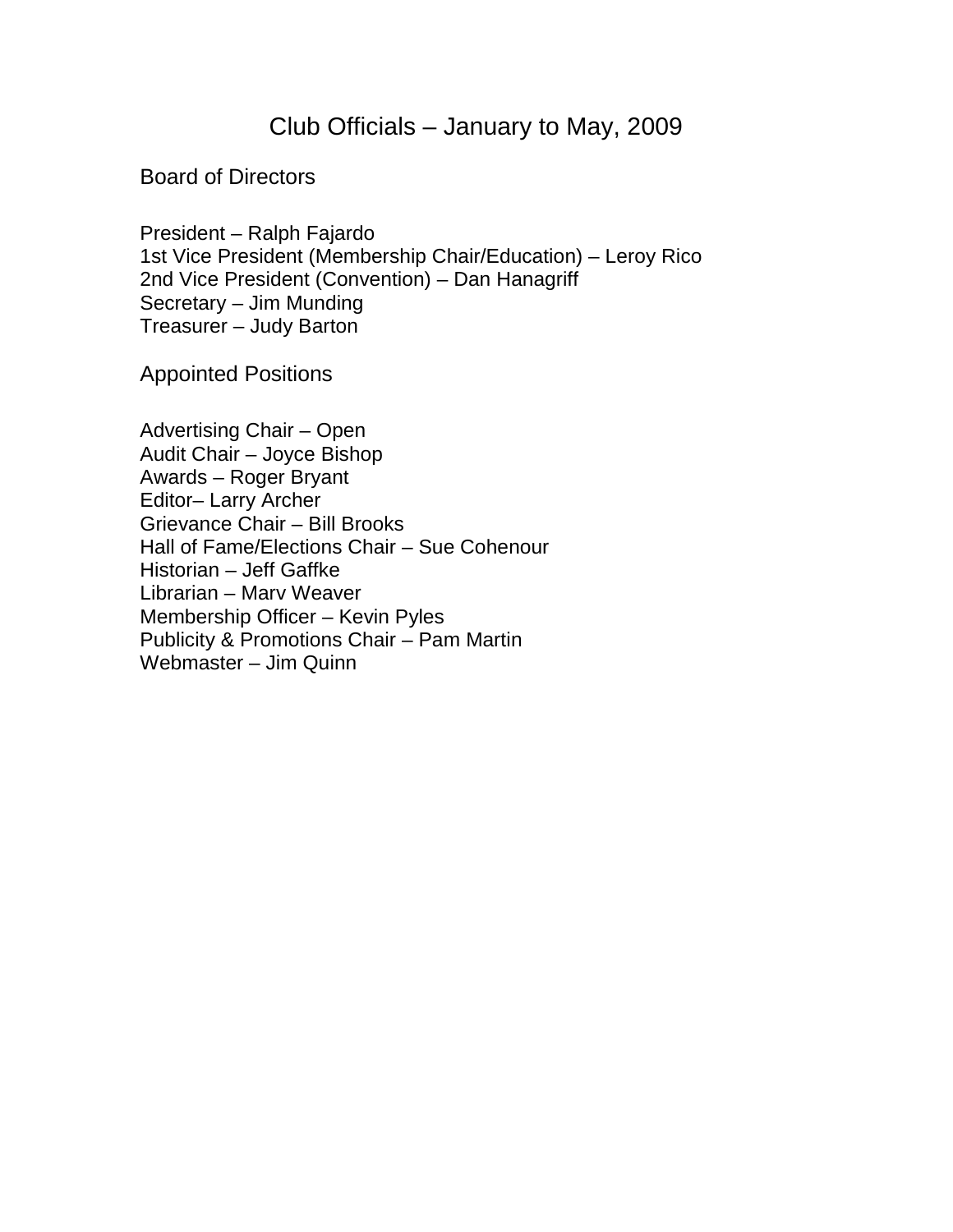## Club Officials – June to September, 2009

Board of Directors – June, 2009

President - Bill Jollie 1st Vice President - Cheri Jollie 2nd Vice President - Becky Bottemiller Secretary – Open Treasurer – Judy Barton

Appointed Positions

Advertising Chair – Open Audit Chair – Joyce Bishop Awards – Roger Bryant Editor – Larry Archer Grievance Chair – Bill Brooks Hall of Fame/Elections Chair - Sue Cohenour Historian – Jeff Gaffke Librarian – Marv Weaver Membership Officer - Cheri Jollie Publicity & Promotions Chair – Pam Martin Webmaster – Jim Quinn